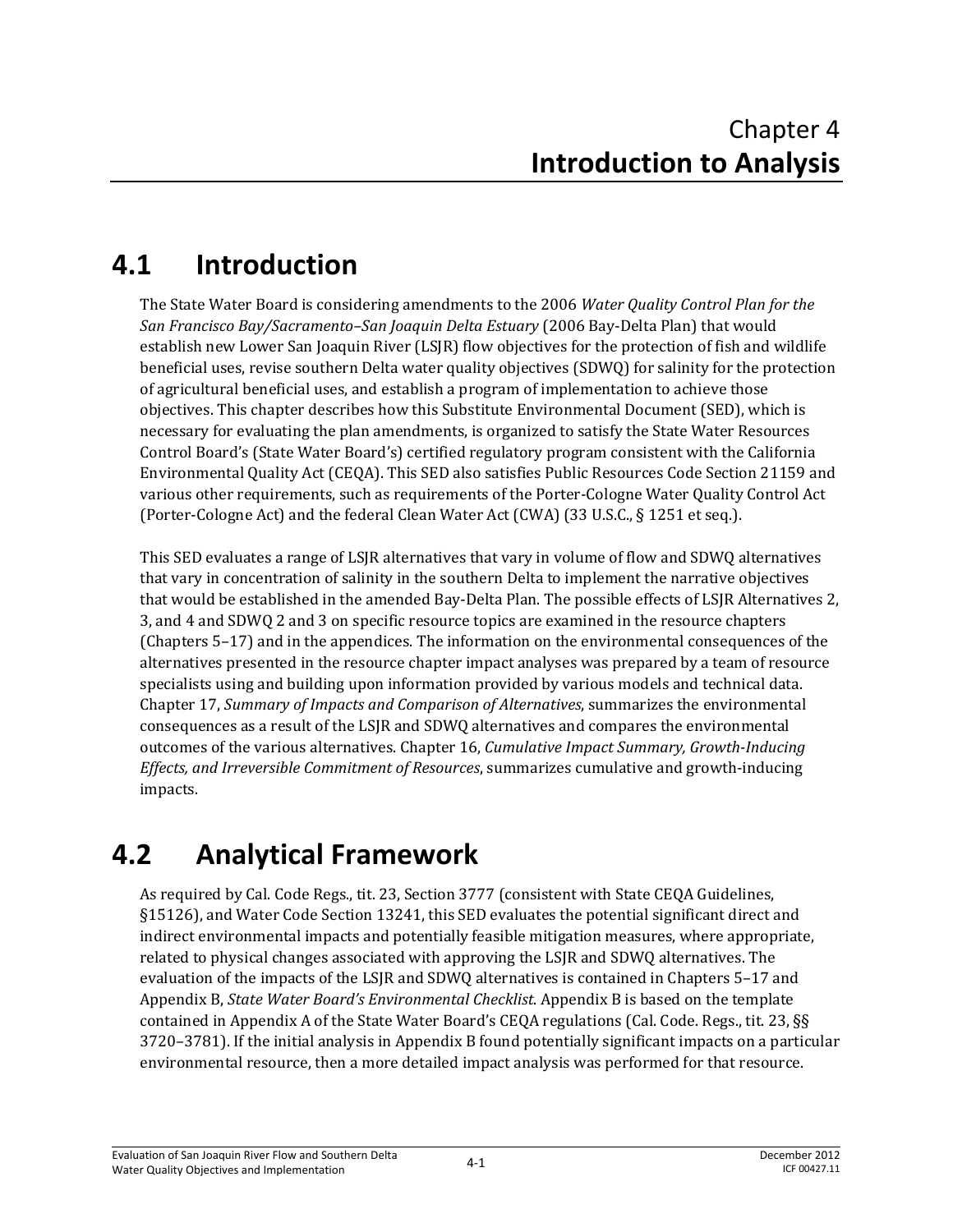As required by Public Resources Code Section 21159, this SED evaluates the environmental impacts related to reasonably foreseeable methods of compliance with the regulatory requirements of the alternatives. These impacts are evaluated in Appendix H, *Evaluation of Methods of Compliance.* Although CEQA does not consider economic or social effects as significant impacts on the environment (see State CEQA Guidelines, § 15131), Water Code Section 13241 requires economic considerations be addressed when establishing objectives in a water quality control plan (WQCP). Also, Public Resources Code Section 21159(c) requires a reasonable range of economic factors be considered for reasonably foreseeable methods of compliance with regulations containing performance or treatment standards. In addition, Water Code Section13141 requires an estimate of total costs when implementing an agricultural water quality control program. These analyses are generally focused on capital and operating costs of compliance. Because the State Water Board wishes to understand the water supply effects associated with the alternatives, this SED also evaluates the related indirect and induced impacts on the regional economy. Appendix H provides the analysis needed to satisfy Public Resources Code Section 21159(c). Appendix G, *Agricultural Economic Effects of LSJR Flow Alternatives*, satisfies the requirements of Water Code Section13141 and provides an evaluation of the agriculture-related impacts of reduced surface water diversions. Chapter 18, *Economic Analyses*, provides a summary of all economic impacts of the LSJR and SDWQ alternatives and methods of compliance.

The environmental impacts of an alternative on a particular environmental resource are those associated with a significant physical change relative to baseline conditions. In addition, impacts of an alternative can affect the local or regional economy. Impacts can be direct or indirect. Direct impacts are those associated with an actual physical change caused by an alternative, such as a change in river flows associated with the LSJR alternatives or a change in water quality associated with the SDWQ alternatives. Indirect impacts are those occurring later in time or farther removed in distance and are associated with physical changes to secondary facilities or operations in likely response to an alternative. The LSJR and SDWQ alternatives also have the potential to have impacts associated with reasonably foreseeable methods of compliance.

## **4.2.1 Impacts Associated with LSJR Alternatives**

#### **LSJR Alternatives**

The existing LSJR flow objectives identified in the 2006 Bay-Delta Plan would be amended to protect the beneficial uses of fish and wildlife. The alternatives evaluated in this SED include a narrative objective to establish flow sufficient to support and maintain the natural production of fish populations in the plan area that mimic the natural hydrograph with respect to relative magnitude, duration, timing, and spatial extent of flows. As part of the program of implementation, the narrative flow objectives would be applied as percentages of unimpaired flow in order to achieve protection of beneficial uses. The alternatives include the following.

- LSJR Alternative 1, the No Project Alternative, would implement the flow requirements as described by the 2006 Bay-Delta Plan and implemented through D-1641.
- LSJR Alternative 2 would establish 20 percent unimpaired flow equally on the Stanislaus, Tuolumne, and Merced Rivers (the three eastside tributaries).
- LSJR Alternative 3 would establish 40 percent of the unimpaired flow equally on the three eastside tributaries.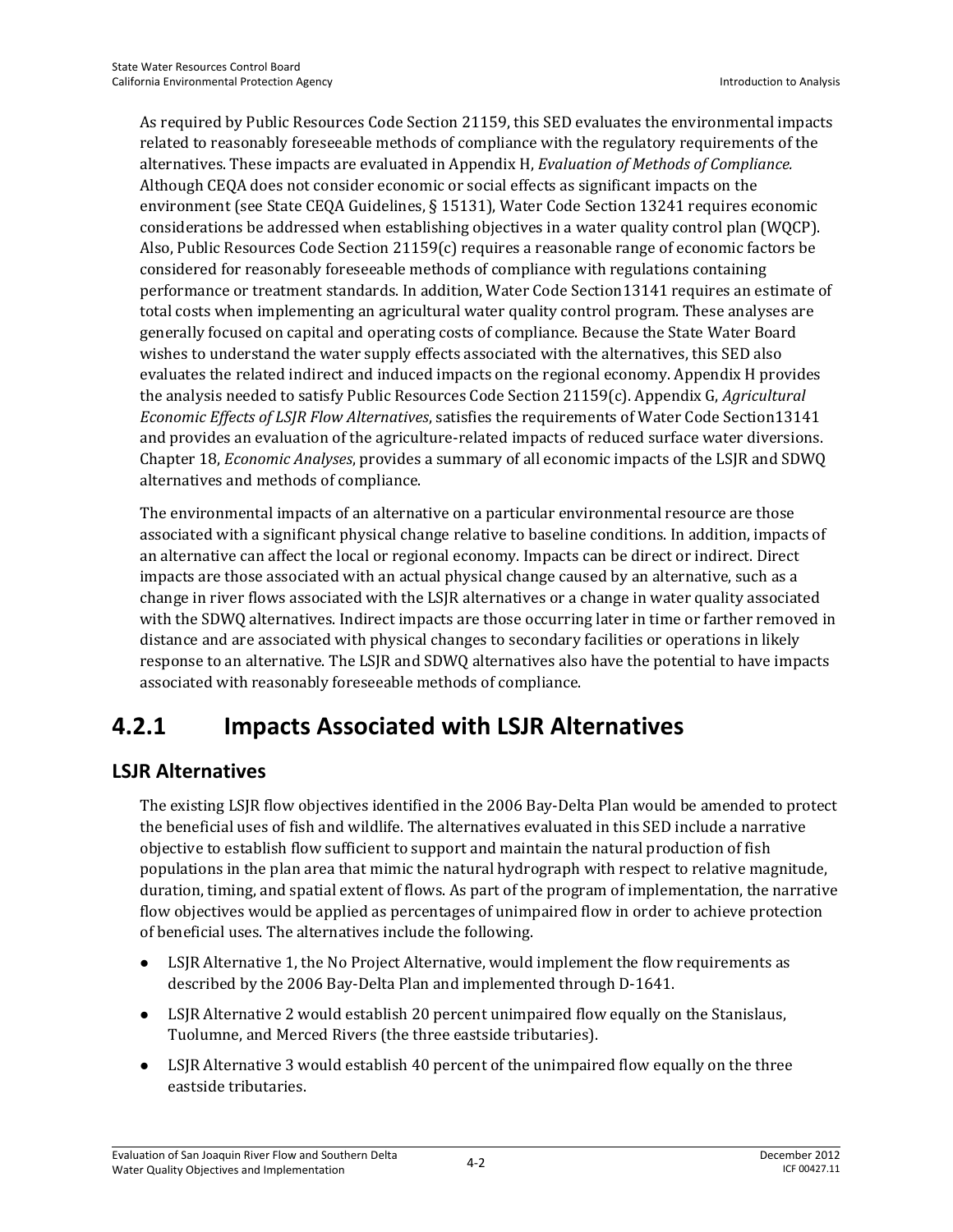LSJR Alternative 4 would establish 60 percent unimpaired flow equally on the three eastside tributaries.

The program of implementation for all LSJR alternatives also includes: water rights actions; modification to the Federal Energy Regulatory Commission (FERC) hydropower licensing process; adaptive management of flows February–June; and special studies, reporting, and monitoring. As noted in Chapter 1, *Introduction*, the State Water Board's Phase III would specifically identify the water rights that could be modified as a result of adopting and applying the program of implementation for the LSJR flow objectives analyzed in this SED as part of Phase I. Details of these four LSJR alternatives are provided in Chapter 3, *Alternatives Description*, and the language of the amended WQCP is included in Appendix K, *Revised Water Quality Control Plan.*

#### **Mechanisms Causing Potential Direct and Indirect Impacts**

The following list summarizes the physical changes that could result from the LSJR alternatives and have the potential for quantifiable direct and indirect impacts on environmental resources.

- River Flows—Changes in river flows associated with the LSJR alternatives could result in direct impacts (e.g., reduction in aquatic resource habitat).
- Surface Water Diversions—Changes to surface water diversions from implementation of the LSJR alternatives could result in direct impacts (e.g., reduction of irrigated agricultural land).
- Reservoir Operations—Changes to reservoir operations from implementation of the LSJR alternatives could result in direct and indirect impacts.
- Groundwater Pumping Rates—Changes to surface water diversions from implementation of the LSJR alternatives could result in increased groundwater pumping.

The potential resource impacts of these physical changes are evaluated further in Chapters 5–17 of this SED. The agricultural economic impact of surface water diversion reductions are summarized, along with all other economic impacts, in Chapter 18, *Economic Analyses*, and are evaluated in detail in Appendix G, *Agricultural Economic Effects of Lower San Joaquin River Flow Alternatives*.

#### **Methods of Compliance**

The following list summarizes the methods of compliance that could be implemented by irrigation districts, water districts, and farmers to comply with potential changes in surface water diversions needed to meet the required flows under the LSJR alternatives. A site-specific, project-level analysis of these potential methods of compliance is not possible due to uncertainty about timing, duration, and magnitude of the actions. Therefore, a conceptual environmental evaluation of these methods of compliance and a cost evaluation are provided in Appendix H, *Evaluation of Methods of Compliance*. Economic impacts associated with these methods of compliance are summarized with all other economic impacts in Chapter 18, *Economic Analyses*.

- Substitution of Surface Water with Groundwater (New or Expansion of Groundwater Supplies)—Construction and operation of new groundwater wells or increased utilization of existing wells.
- Aquifer Storage and Recovery—Increased conjunctive groundwater use by agricultural and municipal and industrial water suppliers.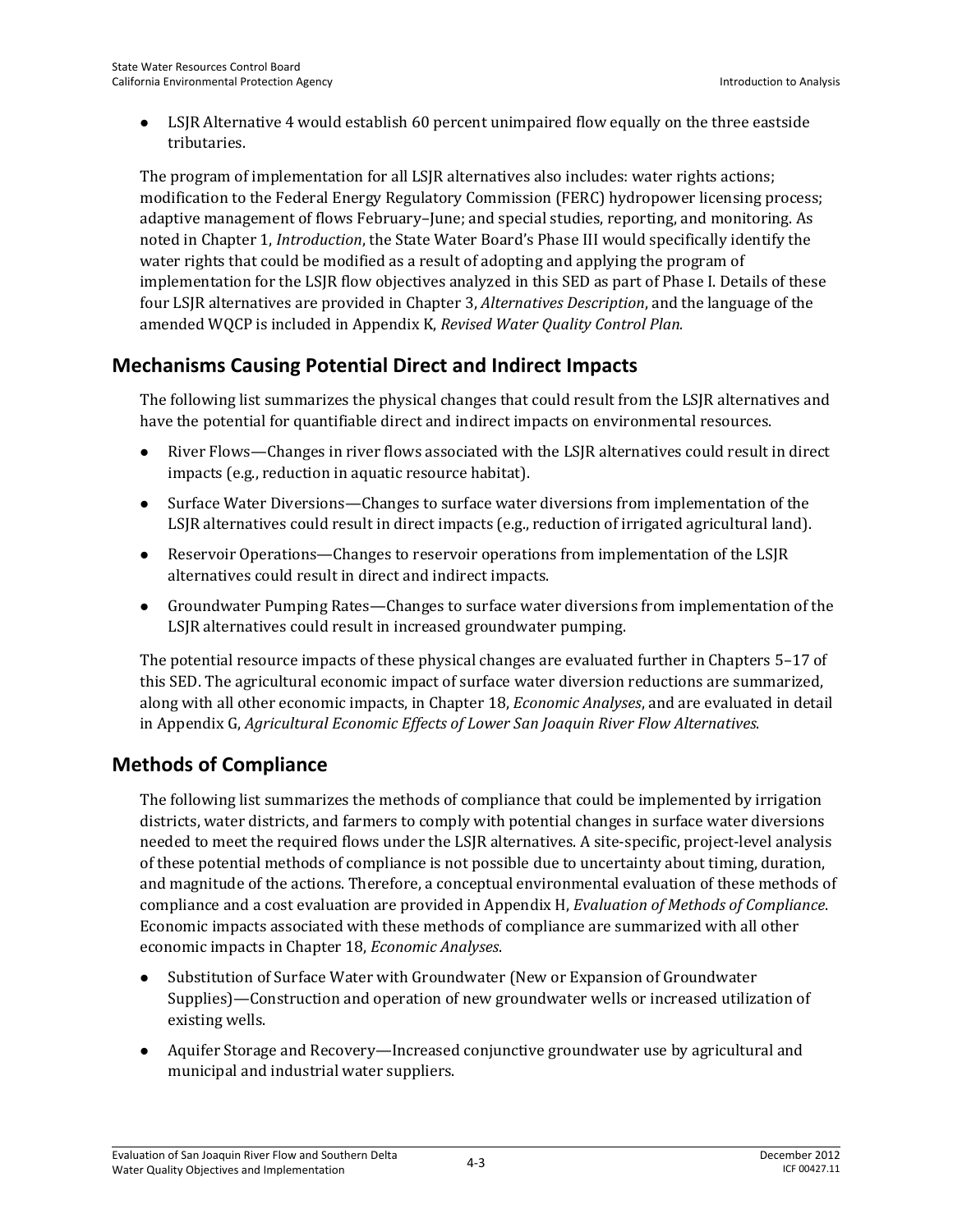Recycled Wastewater Sources—Construction and operation of new recycled wastewater facilities or increased utilization of existing facilities.

### **4.2.2 Impacts Associated with SDWQ Alternatives**

#### **SDWQ Alternatives**

The SQWQ alternatives would amend the existing SDWQ objectives for salinity identified in the 2006 Bay-Delta Plan to protect agricultural beneficial uses in the southern Delta. The alternatives evaluated in this SED are listed below.

- SDWQ Alternative 1, the No Project Alternative, would continue the existing salinity objectives as 1.0 dS/m September–March and 0.7 deciSiemens per meter (dS/m) April–August in the southern Delta; include continued conditioning of the U.S. Bureau of Reclamation (USBR) water rights at New Melones Dam to meet the water quality objective for salinity (EC) at Vernalis (current salinity D-1641 compliance requirement at Vernalis of 0.7 dS/m); and include continued use of the temporary agricultural barriers in the southern Delta.
- SDWQ Alternative 2 would establish an annual 1.0 dS/m salinity objective for the southern Delta; include continued conditioning of USBR water rights to meet its current salinity D-1641 compliance requirement at Vernalis; and include continued use of the temporary agricultural barriers; and various study, planning, and monitoring requirements.
- SDWQ Alternative 3 would establish an annual 1.4 dS/m salinity objective for the southern Delta and include continued conditioning of USBR water rights to meet its current salinity D-1641 compliance requirement at Vernalis; continued use of the temporary agricultural barriers; and various study, planning, and monitoring requirements.

Details of these three SDWQ alternatives are provided in Chapter 3, *Alternatives Description*, and the language of the amended WQCP is included in Appendix K, *Revised Water Quality Control Plan.*

#### **Mechanisms Causing Potential Direct and Indirect Impacts**

The following summarizes the physical changes that could result from the SDWQ alternatives and have the potential for direct and indirect impacts on environmental resources and the economy.

 EC/Salinity Concentrations—Changes in surface water salinity (electrical conductivity [EC]) resulting from the LSJR and SDWQ alternatives could result in direct impacts.

The potential resource impacts of these physical changes are evaluated further in Chapters 5–17 of this SED. The associated economic impacts were evaluated and summarized together with all other economic impacts in Chapter 18, *Economic Analyses.*

#### **Methods of Compliance**

The following summarizes the potential methods of compliance that could be implemented by municipalities, agricultural producers, and the Central Valley Project (CVP) and State Water Project (SWP) to comply with the water quality requirements of the SDWQ alternatives. A site-specific, project-level analysis of these potential methods of compliance is not possible due to uncertainty about timing, duration, and magnitude of the actions. Therefore, a conceptual environmental evaluation of these methods of compliance and a cost evaluation are provided in Appendix H,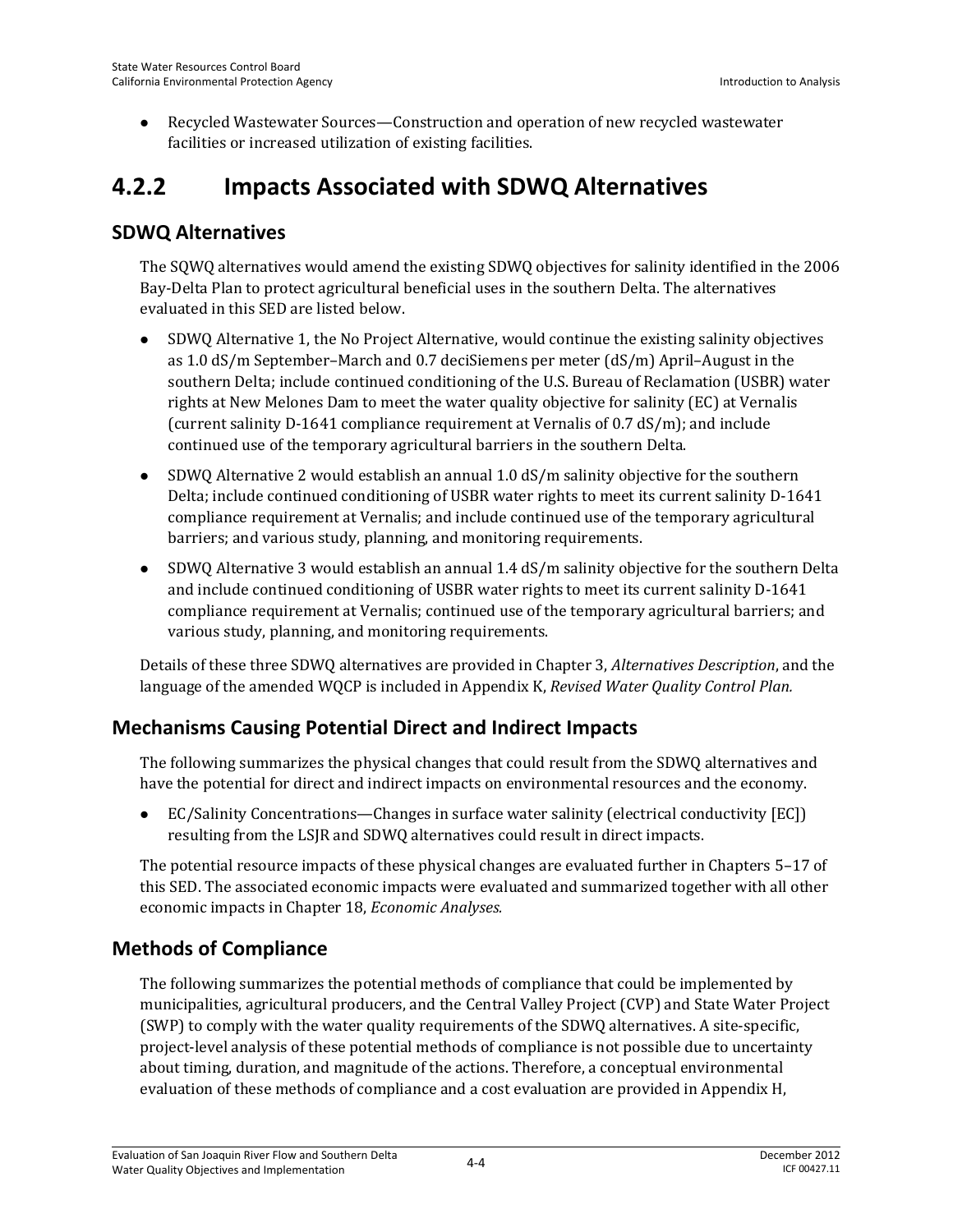*Evaluation of Methods of Compliance*. Economic impacts associated with these methods of compliance are summarized with all other economic impacts in Chapter 18, *Economic Analyses*.

#### **Municipal Wastewater Treatment Plants**

Although other actions could be undertaken, it is reasonably foreseeable that municipalities would take one or more of the following actions to comply with National Pollutant Discharge Elimination System (NPDES) effluent limits established by the Central Valley Regional Water Quality Control Board (Central Valley Water Board), which would use the numeric salinity objectives in the SDWQ alternatives.

- New Source Water Supplies—Develop and utilize alternate low-salinity municipal water supplies.
- Salinity Pretreatment Programs—Implement industrial and residential salinity source controls.
- Desalination—Construct and operate salinity removal facilities at municipal wastewater treatment plants.

#### **Agricultural Producers**

Although other actions could be undertaken, it is reasonably foreseeable that drainage districts and/or farmers would take one or more of the following actions to control salinity loads in agricultural return flows to comply with salinity load allocations. These allocations might result from a total maximum daily load based on the SDWQ alternatives established by the Central Valley Water Board.

- Real-Time Management—Shift the agricultural discharge timing such that the timing of the agricultural return flow released from agricultural lands would occur during times of high assimilative capacity for the receiving waters. This would require the construction and operation of detention ponds.
- Salinity Removal using Evaporation Ponds—Construct and operate evaporation ponds to allow a portion of the discharged water to evaporate and leave behind suspended and dissolved solids.

#### **CVP and SWP**

Although they could undertake other actions, it is reasonably foreseeable that the Department of Water Resources (DWR) for SWP operations and USBR for CVP operations would take the following action to comply with the water level and flow conditions of the SDWQ alternatives in the event that future modeling (as required in the program of implementation requirements for SDWQ Alternatives 2 and 3) finds that such modifications are warranted.

 Low-Lift Pumping Stations—Construct and operate either temporary pumping system(s) or permanent pumping system(s) near the Middle River, Grant Line Canal, and/or Old River at Tracy Temporary Barriers Project in the southern Delta.

# **4.3 Organization of Resource Chapters**

The discussion of each resource in Chapters 5–14 is divided into several parts, including an introduction, a description of the environmental and regulatory setting, and analysis of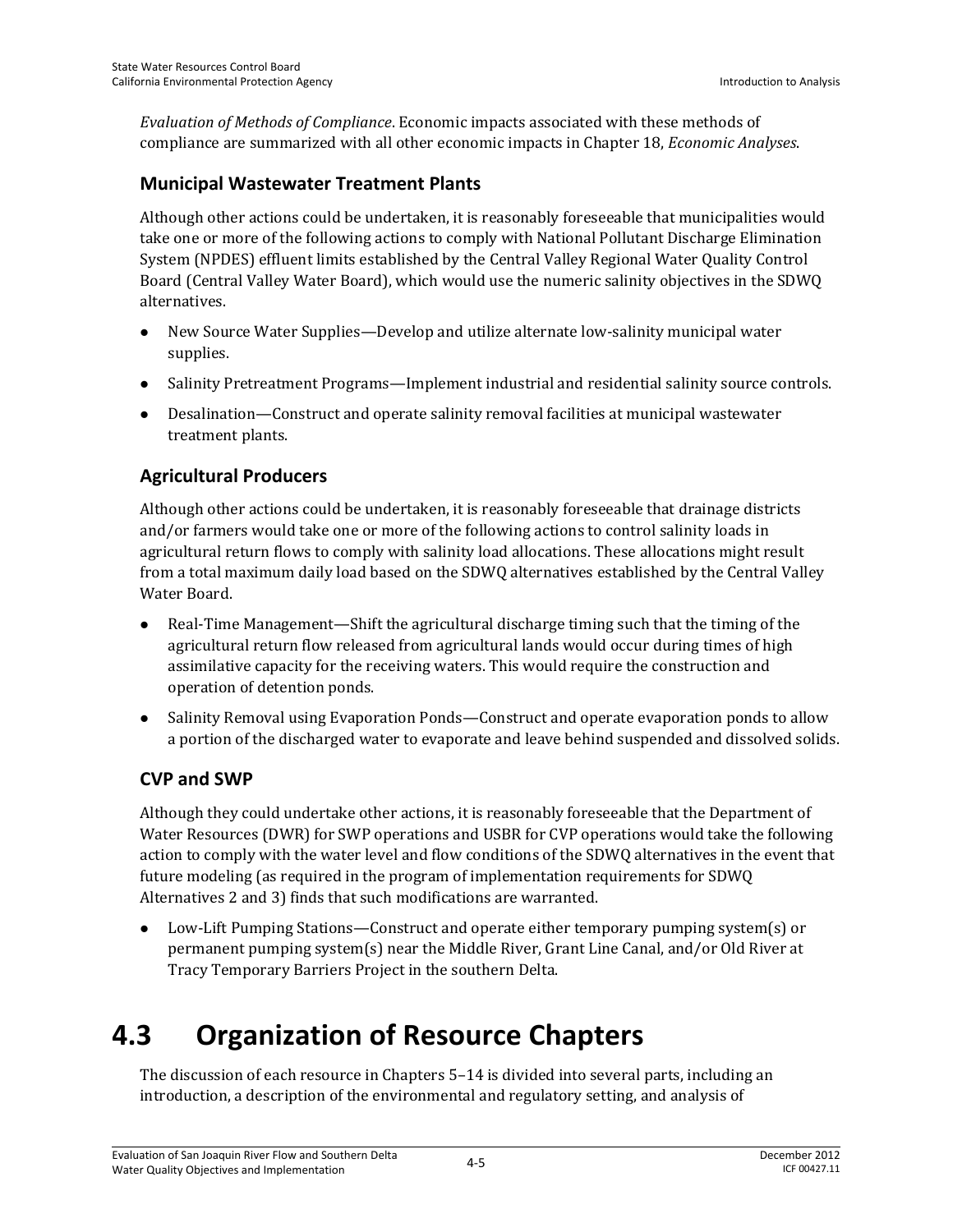environmental impacts. Growth-inducing impacts are discussed in a separate chapter (Chapter 16, *Cumulative Impact Summary, Growth-Inducing Effects, and Irreversible Commitment of Resources*) and the No Project Alternative is analyzed in Chapter 15, *LSJR Alternative 1 and SDWQ Alternative 1 (No Project Alternative)* and Appendix D, *Evaluation of LSJR Alternative 1 and SDWQ Alternative 1 (No Project Alternative)*.

### **4.3.1 Introduction**

The introduction provides an overview of the existing environmental setting and impacts evaluated for the resource. A summary of the impacts on the resource is presented in a table at the end of the introduction. These tables provide each impact statement for the resource, summarize the impacts and their levels of significance in relation to each of the LSJR or SDWQ alternatives, and identify the significance determination after implementation of all feasible mitigation. This information is also provided in Tables 17-1 and 17-2.

## **4.3.2 Environmental Setting**

The environmental setting section provides a historical perspective and a detailed description of the current conditions for the resource. This section also presents specific baseline information, including information obtained from published environmental documentation, books, websites, research and journal articles, and personal communications with field experts.

## **4.3.3 Regulatory Setting**

The regulatory setting section lists and describes laws, regulations, and policies that are relevant to the State Water Board's action, the assessment of impacts, or development of mitigation. Often, as in aquatic or terrestrial biological resources, the regulatory framework is the basis for the conclusion of the level of significance and, therefore, plays a role in impact assessment.

## **4.3.4 Environmental Impacts**

#### **Thresholds**

The thresholds section describes thresholds of significance used for the resource to determine the significance of impacts as required in an SED. The thresholds for determining the significance of impacts for this analysis are based on the State Water Board's Environmental Checklist in Appendix A of the Board's CEQA regulations (Cal. Code Regs., tit. 23, §§ 3720–3781) and the Environmental Checklist in Appendix G of the State CEQA Guidelines. The thresholds derived from the checklist have been modified as appropriate to meet the circumstances of the alternatives. (Cal. Code Regs., tit. 23, § 3777, subd. (a)(2).).

#### **Methods and Approach**

The methods and approach section in Chapters 5–14 describes the resource-specific assessment methods, approach, and analytical models used to identify and evaluate the environmental impacts for the resource. It also describes any specific significance criteria used in the assessments to determine the level of significance of an impact.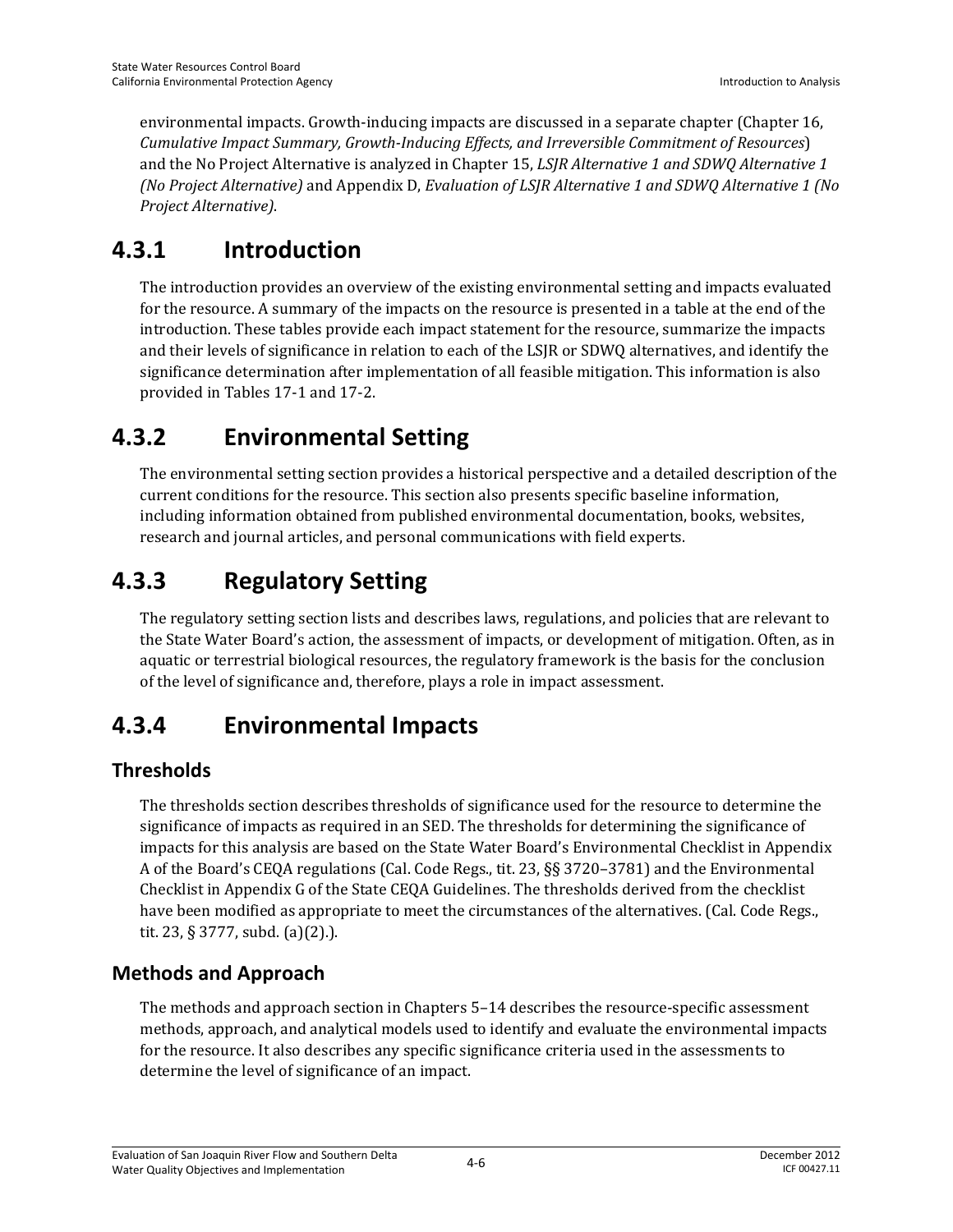#### **LSJR and SDWQ Alternatives**

State Water Board regulations for the SED require that a reasonable range of alternatives to the project be identified that will avoid or substantially lessen one or more of the significant effects. The alternatives for both the LSJR and SDWQ objectives were developed for this purpose, as well as to show differences in environmental consequences of the alternatives. The alternatives are feasible and satisfy the objectives and goals of amending the 2006 Bay-Delta Plan. This SED fully analyzes all alternatives identified in Chapter 3, *Alternatives Description*. Chapter 3 also includes a discussion of those alternatives considered but eliminated from detailed evaluation in this SED.

- Analysis of the LSJR alternatives not only determines the impacts for specific amounts of flow (i.e., 20 percent, 40 percent, 60 percent unimpaired), but also serves to evaluate the significance of impacts bounded by the upper and lower percentages. The results of the impact analysis may lead to selection of a flow alternative bounded by those specifically analyzed (e.g., 35 percent unimpaired flow).
- Analysis of the SDWQ alternatives determines the impacts for specific EC requirements (i.e., 1.0 dS/m or 1.4 dS/m year-round) at the interior southern Delta compliance stations but maintains the existing Vernalis EC objective.

#### **Mitigation Measures and State Water Board Authorities**

An SED must identify feasible mitigation measures for each significant environmental impact identified in the SED. (Cal. Code Regs., tit. 23,  $\S 3777$  (b)(d).). Feasible mitigation measures are intended to avoid, reduce, or compensate for adverse impacts on a resource and can include actions such as implementation of plans to minimize impacts. For each impact identified as significant, a mitigation measure to reduce that impact to a less-than-significant level is described, if appropriate, or the infeasibility of mitigation is discussed. One legal factor that may render a mitigation measure infeasible is the limited authority of the lead agency. CEQA does not grant agencies new, discretionary powers independent of the powers granted to the agencies by other laws. (Pub. Resources Code, § 21004; Cal. Code Regs., tit. 14, § 15040.) Accordingly, a mitigation measure may be legally infeasible if the lead agency does not have the discretionary authority to implement it. In addition, economic considerations may render mitigation measures infeasible. (Pub. Resources Code, § 21004; Cal. Code Regs., tit. 14, §§ 15040; 15041; 150126.4; 15364.) Several authorities granted to the State Water Board may be applicable to implementing mitigation and are discussed in the various resource chapters. These authorities include: Constitution Article X, Section 2 and Water Code Section 100, which prohibit the waste, unreasonable use, unreasonable method of use, and unreasonable method of diversion of water; Water Code Section 275, which directs the State Water Board to take appropriate proceedings or actions to prevent waste or violations of the unreasonable use standard; Cal Code Regs., tit. 23, Sections 735 and 862; and court rulings (e.g., *National Audubon Society v. Superior Court* [1983] 33 Cal.3d 419; People ex rel. *State Water Resources Control Board v. Forni* [1976] 54 Cal.App.3d 743 [Forni]), which allows the State Water Board to address waste, unreasonable use, unreasonable methods of use, and unreasonable methods of diversion of water through quasi-legislative action.

#### **Cumulative Impacts**

Cumulative environmental impacts must be addressed in SEDs. The definition of cumulative impacts for the purposes of this document is consistent with the definition under the State CEQA Guidelines (Cal. Code Regs., tit. 14, § 15355(b)):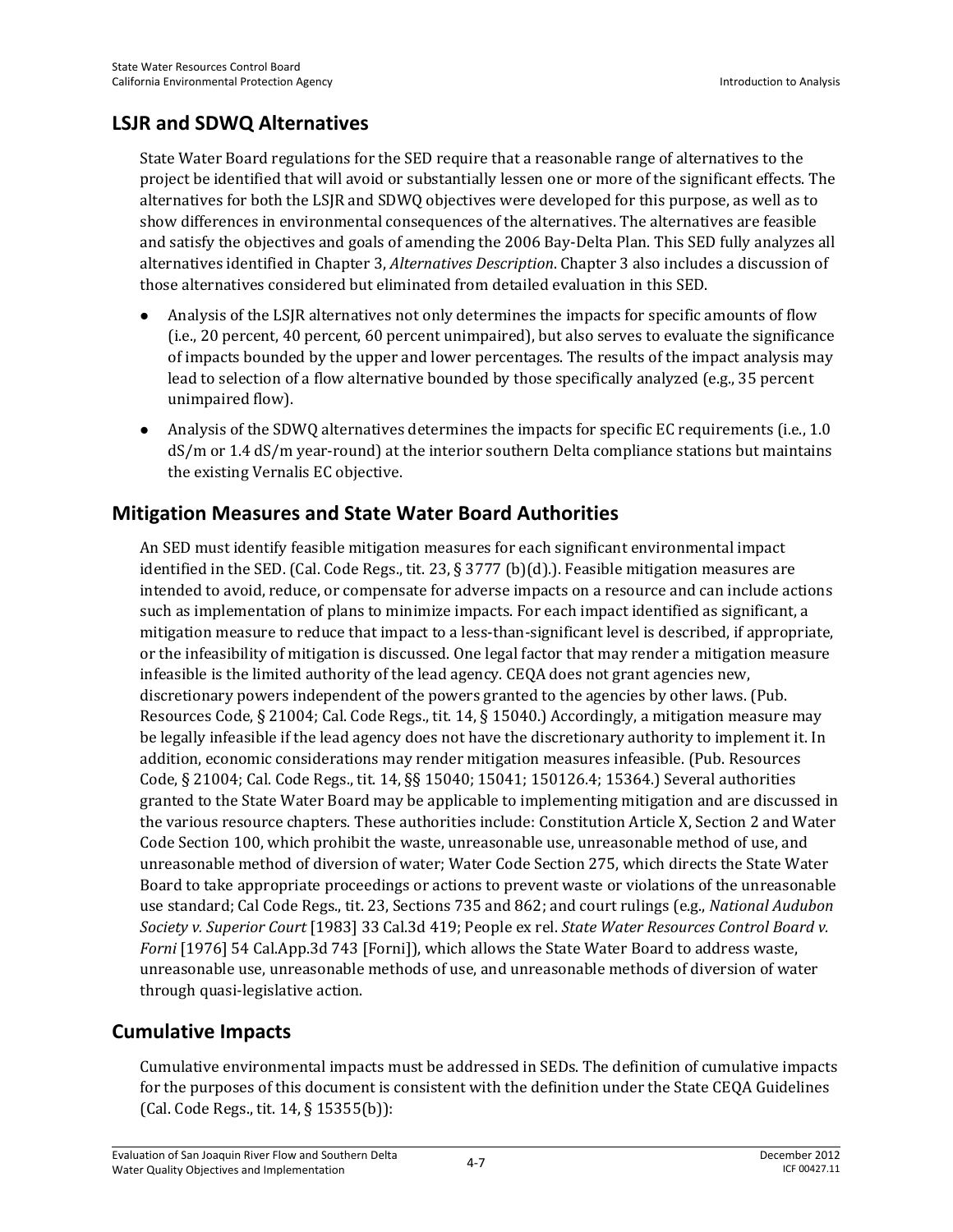Cumulative impacts refer to two or more individual impacts that, when considered together, are considerable or that compound or increase other environmental impacts. The cumulative impact of several projects is the change in the environment that results from the incremental impact of the project when added to other, closely related past, present, or reasonably foreseeable, probable future projects.

Cumulative impacts are analyzed in this SED at the end of each resource chapter; in Chapter 15, *LSJR Alternative 1 and SDWQ Alternative 1 (No Project Alternative)* for the No Project Alternative*;* and, are summarized in Chapter 16, *Cumulative Impact Summary, Growth-Inducing Effects, and Irreversible Commitment of Resources*. The analysis considers long-term environmental impacts of the alternatives, in conjunction with past, present, and reasonably foreseeable future projects, on the respective resource, to determine if the alternatives would have a considerable contribution to a significant cumulative impact. Impacts of the alternatives are analyzed even if those impacts are minimal and would be less than significant in isolation of the cumulative impact.

In general, the analysis of cumulative impacts is qualitative. Cumulative impacts were identified based on: (1) information extracted from existing environmental documents or studies for the resource categories; (2) investigation of other state, federal, and privately funded project plans in the plan area; and (3) knowledge of expected effects of similar projects.

## **4.3.5 Growth-Inducing Impacts**

Growth-inducing impacts are those that "foster economic or population growth," "remove obstacles to growth," or "may encourage and facilitate other activities that could significantly affect the environment" (State CEQA Guidelines, § 15126.2[d]). Chapter 16, *Cumulative Impact Summary, Growth-Inducing Effects, and Irreversible Commitment of Resources*, discusses the growth-inducing impacts that may result from implementation of the LSJR or SDWQ alternatives.

## **4.3.6 No Project Alternative Impacts**

The resource chapters refer to Chapter 15, *LSJR Alternative 1 and SDWQ Alternative 1 (No Project Alternative)* and Appendix D, *Evaluation of LSJR Alternative 1 and SDWQ Alternative 1 (No Project Alternative)*, for a discussion of the No Project Alternative (LSJR Alternative 1 and SDWQ Alternative 1). As State CEQA Guidelines Section 15126.6(e)(3)(A) states, "when the project is revision of an existing regulatory plan ... the 'no project' alternative will be the continuation of the existing plan ... into the future." The No Project Alternative represents the likely future conditions without implementation of the flow or salinity amendments to the 2006 Bay-Delta Plan. The No Project Alternative assumes implementation of the current 2006 Bay-Delta Plan, which includes flow objectives implemented through Water Rights Decision 1641 (D-1641) and flow objectives to comply with the salinity objectives for the San Joaquin River (SJR) at Vernalis and the three interior compliance stations (Brandt Bridge on the SJR, Old River near Middle River, and Old River at Tracy Road Bridge). Chapter 15 describes LSJR Alternative 1 and SDWQ Alternative 1, summarizes technical results, and describes the environmental impacts of LSJR Alternative 1 and SDWQ Alternative 1. Appendix D presents the technical assumptions for the No Project Alternative.

Because the No Project Alternative is discussed in Chapter 15 and Appendix D, any reference to LSJR alternatives or SDWQ alternatives in the resource chapters (Chapters 5—14) refers to LSJR Alternatives 2, 3, or 4 or SDWQ Alternatives 2 and 3, respectively.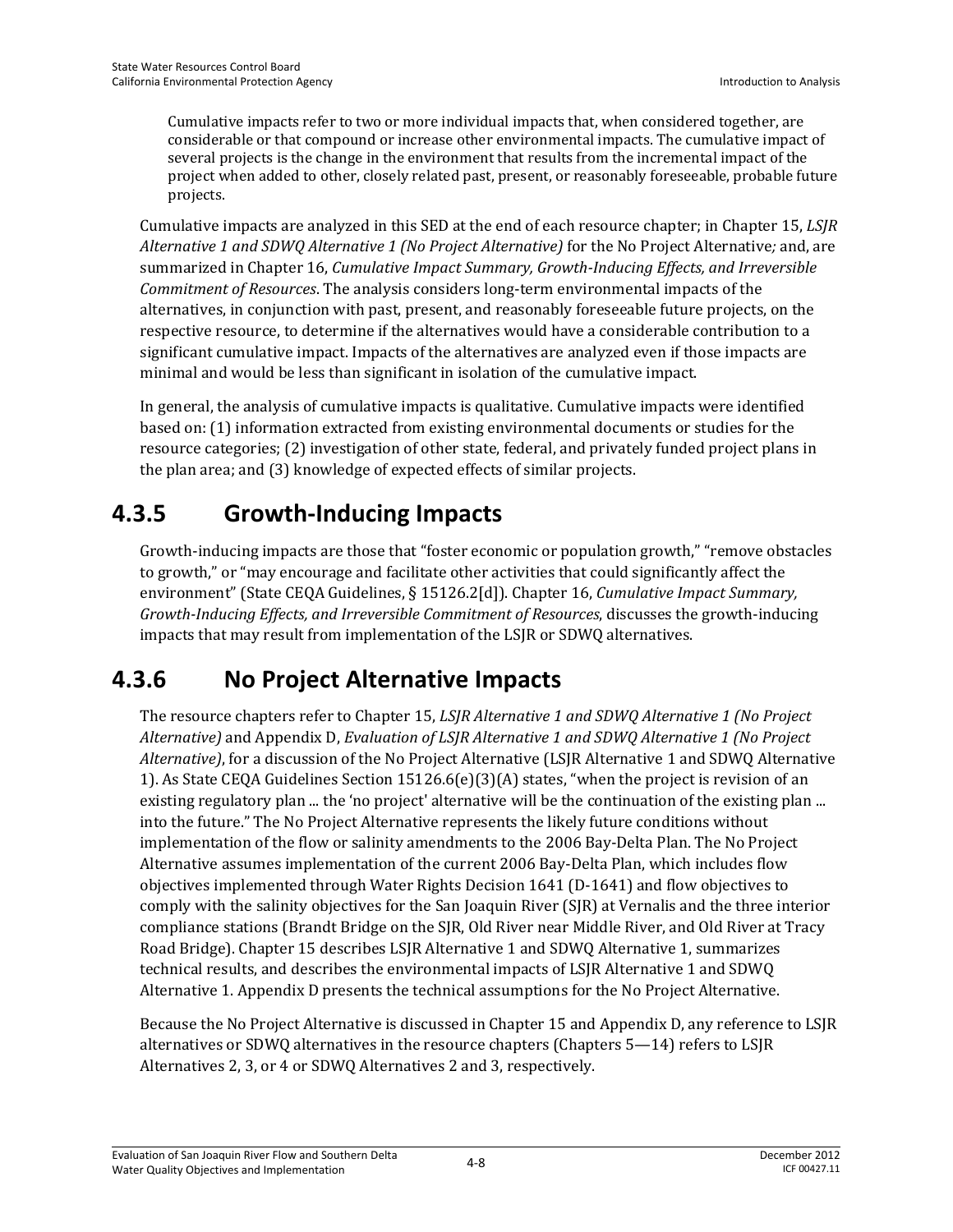# **4.4 Terminology**

The following terms are used in the discussion of each impact.

- No impact: A designation of no impact is given when no adversechanges in the environment are expected.
- Less than significant: The alternatives would cause no substantial adverse change in the environment (i.e., the impact would not reach the threshold of significance).
- Significant: The alternatives would cause a substantial or potentially substantial adverse change in the environment. Such an impact would exceed the applicable significance threshold established by the lead agency. Depending on the availability of feasible mitigation, a significant impact may be mitigable or avoidable and reduced to a less-than-significant level by application of one or more mitigation measures.
- Significant and unavoidable: The alternatives would cause a substantial adverse change in the environment, and no feasible mitigation measure(s) could reduce the impact to a less-thansignificant level.
- Mitigation. Mitigation refers to measures that would be implemented to avoid or lessen potentially significant impacts. Mitigation measures would be proposed as a condition of plan approval and would be monitored to ensure compliance and implementation. Mitigation includes actions that have the following effects on an impact.
	- $\circ$  Avoiding the impact altogether by not taking a certain action or parts of an action.
	- Minimizing the impact by limiting the degree or magnitude of the action and its implementation.
	- $\circ$  Rectifying the impact by repairing, rehabilitating, or restoring the affected environment.
	- $\circ$  Reducing or eliminating the impact over time by preservation and maintenance operations during the life of the action.
	- Compensating for the impact by replacing or providing substitute resources or environments.

## **4.5 Scope of Analysis**

In developing this SED, the State Water Board considered the nature of the 2006 Bay-Delta Plan amendment(s), comments received in response to the notice of preparation (NOP) and during public consultation, other public comments and information, and the environmental issues identified in Appendix A of the State Water Board's CEQA regulations (Cal. Code Regs., tit. 23, §§ 3720–3781) and Appendix G of the State CEQA Guidelines. The State Water Board's determinations regarding other impacts that are not potentially significant and not addressed in this SED are explained in Appendix B, *State Water Board's Environmental Checklist*. The State Water Board determined that potentially significant impacts on the following resources could result from the LSJR alternatives or SDWQ alternatives. These effects are further evaluated in the following chapters.

- Chapter 5: *Water Supply, Surface Hydrology, and Water Quality*
- Chapter 6: *Flooding, Sediment, and Erosion*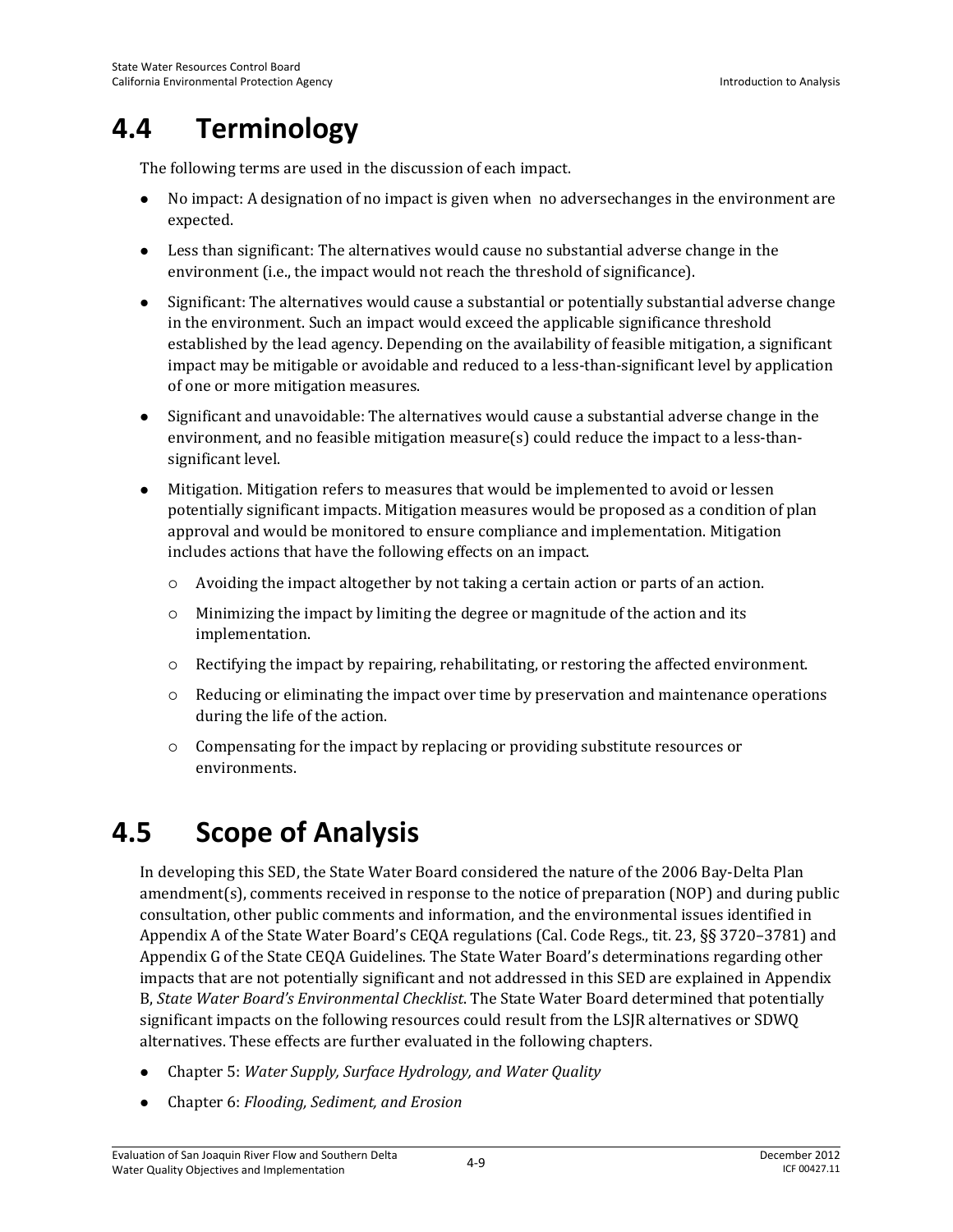- Chapter 7: *Aquatic Resources*
- Chapter 8: *Terrestrial Biological Resources*
- Chapter 9: *Groundwater Resources*
- Chapter 10: *Recreational Resources and Visual Quality*
- Chapter 11: *Agricultural Resources*
- Chapter 12: *Cultural Resources*
- Chapter 13: *Service Providers*
- Chapter 14: *Energy Resources and Climate Change*
- Chapter 15: *LSJR Alternative 1 and SDWQ Alternative 1 (No Project Alternative)*
- Chapter 16: *Cumulative Impact Summary, Growth-Inducing Effects and Irreversible Commitment of Resources*
- Chapter 17: *Summary of Impacts and Comparison of Alternatives*
- Chapter 20: *Preferred LSJR Alternative and SDWQ Alternative*

The content for this SED is primarily based on criteria from the thresholds of significance provided in Appendix A of the State Water Board regulations (Appendix B of this SED, *State Water Board's Environmental Checklist*) for implementation of the State CEQA Guidelines. Some thresholds or criteria have been adapted to the specific circumstances of the alternatives. The impact analysis and significance determinations for each impact and a conclusion of no impact, less than significant, or significant and unavoidable for each resource is included in Chapters 5–15 and Chapter 20.

Chapter 18, *Economic Analyses,* and Chapter 19, *Antidegradation Analysis,* are required by the Porter-Cologne Act or the CWA.

Several technical appendices support the analysis in the SED chapters, including the following.

- Appendix A: *NOP Scoping and Other Public Meetings*
- Appendix B: *State Water Board's Environmental Checklist*
- Appendix C: *Technical Report on the Scientific Basis for Alternative San Joaquin River Flow and Southern Delta Salinity Objectives*
- Appendix D: *Evaluation of LSJR Alternative 1 and SDWQ Alternative 1 (No Project Alternative)*
- Appendix E: *Salt Tolerance of Crops in the Southern Sacramento–San Joaquin Delta*
- Appendix F.1: *Hydrologic and Water Quality Modeling*
- Appendix F.2: *Evaluation of Historical Flow and Salinity Measurements of the Lower San Joaquin River and Southern Delta*
- Appendix G: *Agricultural Economic Effects of Lower San Joaquin River Flow Alternatives*
- Appendix H: *Evaluation of Methods of Compliance*
- Appendix I: *Cultural Resources Overview*
- Appendix J: *Hydropower and Electric Grid Analysis of Lower San Joaquin River Flow Alternatives*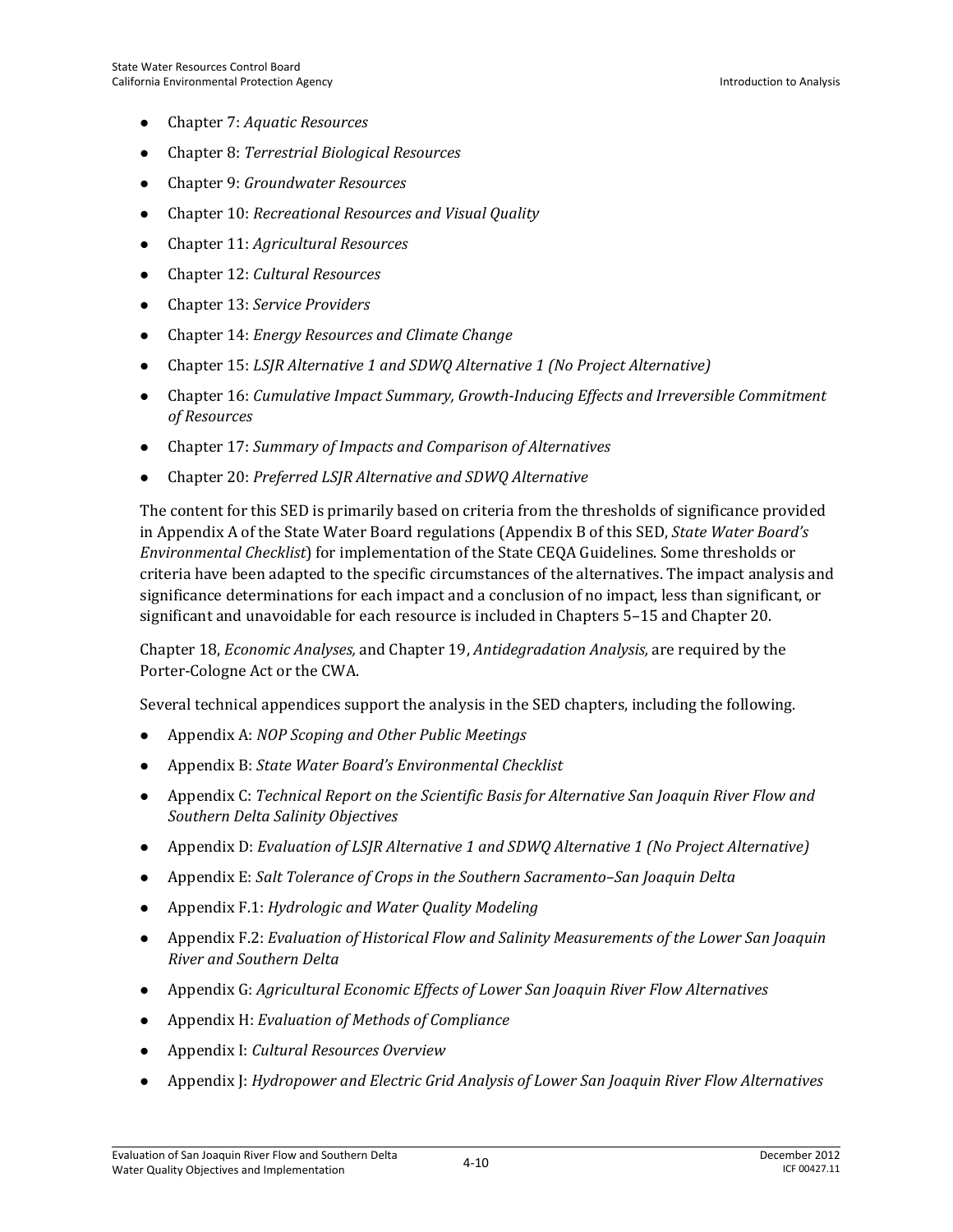- Appendix K: *Revised Water Quality Control Plan*
- Appendix L: *Sensitivity Analyses*

Appendix B, *State Water Board's Environmental Checklist*, also identifies and explains why the alternatives would result in either no impacts or less-than-significant impacts on particular resources. As discussed in more detail in Appendix B, the following resources would experience either no impact or a less-than-significant impact. Therefore, they are not analyzed in the SED chapters.

- Aesthetics
- Air Quality
- Hazards and Hazardous Materials
- Land Use and Planning
- Mineral Resources
- Noise
- Population and Housing
- Public Services
- Transportation/Traffic

## **4.6 Baseline**

CEQA requires a description of the physical environmental conditions in the vicinity of the project as they exist at the time the NOP is published (February 13, 2009), or if no NOP is published, at the time environmental analysis is commenced (Pub. Resources Code, § 15125). The description of the existing environmental conditions is normally the baseline against which the environmental impacts of the alternatives are compared. The baseline pertinent to each of the resource areas is included in the *Environmental Setting* section of each resource chapter. Below is a description of how different resource parameters may vary over time and how they may be incorporated into baseline conditions.

The environmental conditions in the Bay-Delta and SJR Basin are determined by numerous complex interactions and changing conditions. Defining baseline in such a variable environment is problematic as the definition can change depending on the parameter being considered and the range of variability it exhibits. For example, conditions related to salmon populations exhibit variability at multiple temporal and spatial scales, although conditions have changed substantially over time. In many instances, conditions that existed prior to the development of the major rim dams (defined in Chapter 2, *Water Resources*) and other pertinent water development infrastructure are not likely to be repeated; therefore, it is not appropriate to define these prewater supply project development years as representing existing conditions for these parameters.

To take into account natural variability, while still representing shifts that have occurred over time, existing conditions for surface hydrology, and water quality, aquatic resources, and other relevant resources are described based on recent historical conditions. The recent historical period used in the analysis differs for each resource considered, depending on the availability and suitability of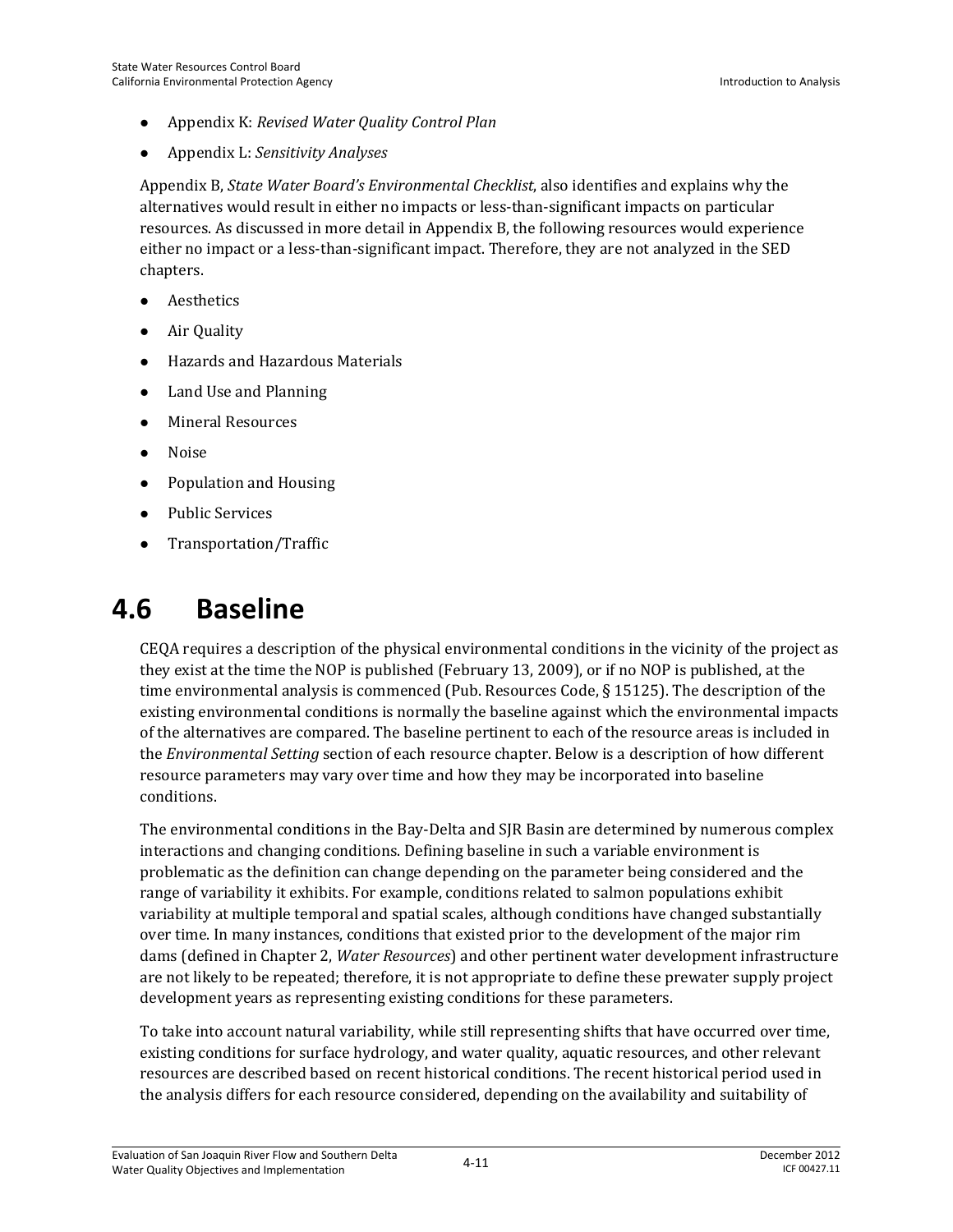data to represent existing conditions. Since hydrologic conditions vary naturally from year to year, sometimes dramatically, parameters strongly dependent on hydrology, such as water supply, are modeled using CALSIM Water Resources Simulation Model (CALSIM, discussed below in Section 4.7.2) output over the period of record 1922–2003 at the present level of development. Recent monitoring data and reports in combination with CALSIM output are also used to establish baseline conditions for water supply.

Other parameters, such as cultural resources, also change over time but do not exhibit significant annual variability. These types of parameters are defined by the conditions present at the time the NOP was issued. This may be constrained in some instances by data availability; in those instances, the most current readily available information is used. It should be noted that a second NOP was released on April 1, 2011, and this SED discusses the relevance of any changes that may have occurred between the first and second issuance of the NOP, where appropriate.

Regulatory requirements, which may also affect existing conditions, (e.g., surface water hydrology) also change periodically but show little annual variability, with the exception of the existing federal Endangered Species Act biological opinion (BO) requirements for USBR's operations of relevant facilities. For example, as discussed in Chapter 7, *Aquatic Resources*, the National Marine Fisheries Service (NMFS) in 2009 released a BO on the long-term operations of the CVP and the SWP (NMFS BO) . These BOs identify certain reasonable and prudent alternatives (RPAs) that should be incorporated into USBR's actions to avoid jeopardizing the continued existence of the listed species, including requirements for flow on the Stanislaus River (RPA 3.1.3). However, as a result of litigation, injunctions have been issued, and parts of these BOs have been remanded to NMFS and the U.S. Fish and Wildlife Service for modification. Although, the future of the RPAs identified in the BO is somewhat uncertain, this SED assumes the NMFS BO is in effect in the baseline and will continue into the future.

# **4.7 Modeling and Technical Analyses**

This SED relies on numerous modeling and technical analyses to describe baseline conditions and impacts. Because the LSJR alternatives would be based on the natural (unimpaired) hydrology and would potentially alter the existing water diversions from the tributaries, many of the environmental impacts described in this SED are based on hydrologic modeling and technical analyses of the flow objectives in each of the eastside tributaries. This section provides a brief overview of the types of modeling and technical analyses performed. It identifies the chapters and appendices that describe this information in more detail and the chapters that primarily use the results of the modeling and technical analysis to determine impacts.

## **4.7.1 Peer-Reviewed Technical Appendix**

The scientific basis of any statewide plan, basin plan, plan amendment, guideline, policy, or regulation must undergo external peer review before adoption by the state or regional board (Health and Saf. Code, § 57004). State Water Board staff, in accordance with Health and Safety Code Section 57004, submitted a peer review request for the report titled, *Technical Report on the Scientific Basis for Alternative San Joaquin River Flow Objectives for the Protection of Fish and Wildlife Beneficial Uses and Water Quality Objectives for the Protection of Southern Delta Agricultural Beneficial Uses and the Program of Implementation for Those Objectives* (included in this document as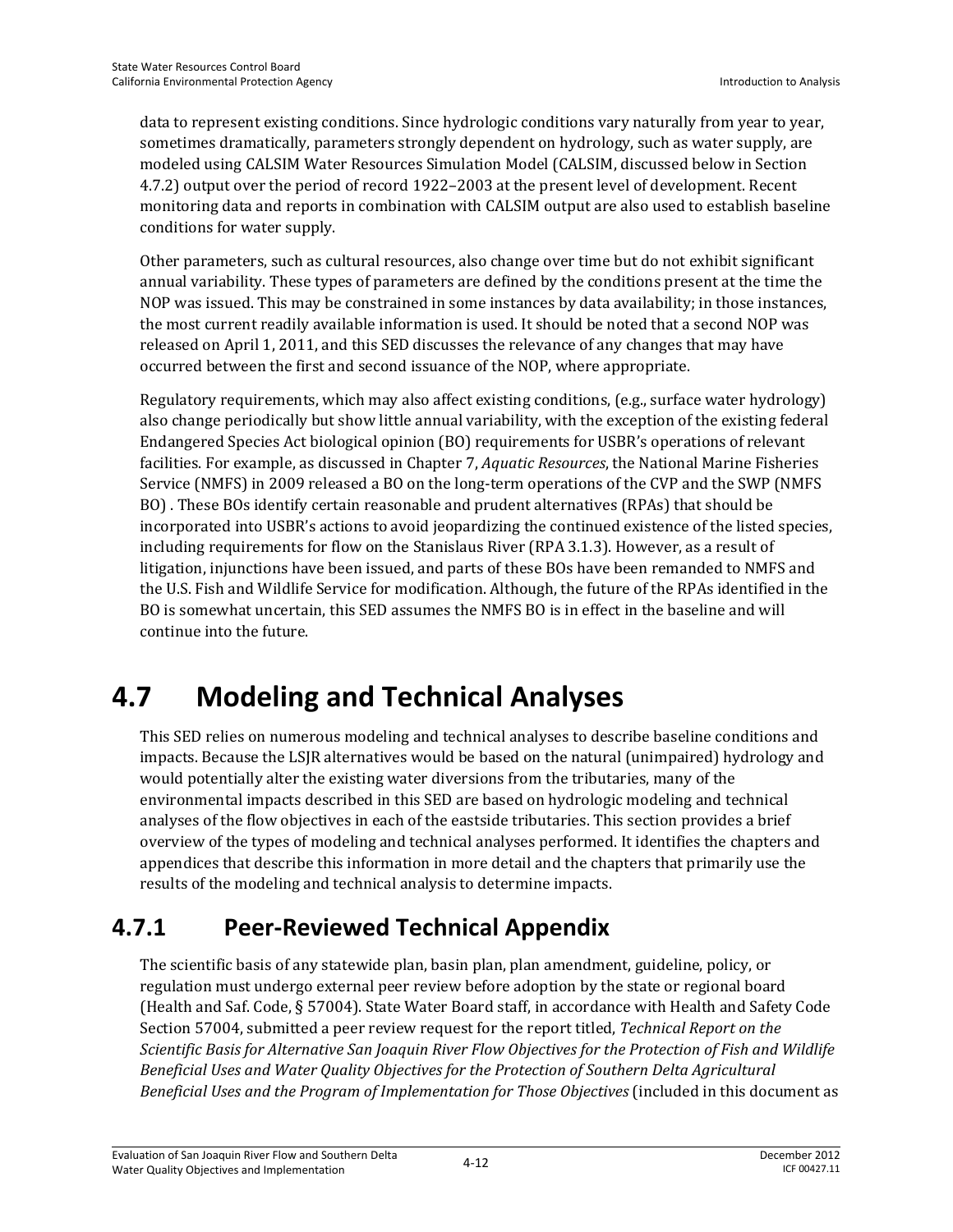Appendix C, *Technical Report On The Scientific Basis For Alternative San Joaquin River Flow and Southern Delta Salinity Objectives*). Appendix C includes draft changes to the SJR flow and southern Delta salinity objectives in the 2006 Bay-Delta Plan, a program of implementation for those objectives, and discusses the scientific basis for the objectives and their program of implementation. The LSJR alternatives and the SDWQ alternatives are based on this information.

## **4.7.2 Hydrologic and Water Quality Modeling**

The analysis in this SED relies on the modeling output and results of the CALSIM model and the State Water Board's Water Supply Effects (WSE) model. These two models are described below. In addition, a temperature model was used to determine temperature changes as a result of the LSJR alternatives.

#### **CALSIM**

CALSIM is a planning model designed to simulate operations of the CVP and SWP reservoirs and water delivery system for current and future facilities, flood control operating criteria, water delivery policies, and instream flow and Delta outflow requirements. CALSIM is a generalized water resources simulation model for evaluating operational alternatives of the CVP/SWP system. CALSIM II is the latest application of the generic CALSIM model CALSIM and CALSIM II are products of joint development between DWR and USBR. This document uses the terms CALSIM and CALSIM II interchangeably. CALSIM is the best available tool for modeling the CVP and SWP and is the only system-wide hydrologic model being used by USBR and DWR to conduct planning and impact analyses of potential projects. CALSIM simulates operation of the CVP and SWP for a set of physical conditions and regulatory requirements that are the same for each year. The model is designed to simulate the effects of various regulatory requirements by running multiple steps. CALSIM steps simulate the operations of the CVP and SWP system under select regulatory requirements and agreements. The model is run for a monthly step for one year. End-of-year conditions from the final step become input for the first step of the next year.

Chapter 5, *Water Supply, Surface Hydrology, and Water Quality,* and Appendix C, *Technical Report On The Scientific Basis for Alternative San Joaquin River Flow and Southern Delta Salinity Objectives,* and Appendix F.1, *Hydrologic and Water Quality Modeling*, provide a detailed description of CALSIM and the results from the CALSIM modeling. Chapter 5 uses CALSIM modeling results to establish baseline conditions and analyze the hydrology and water quality impacts of the LSJR alternatives. The other chapters in this SED reference the CALSIM model results and baseline conditions where appropriate.

#### **Water Supply Effects Model**

The State Water Board's WSE model is a monthly water balance spreadsheet model that calculates for each tributary reductions in water supply diversions and changes in reservoir operations that could occur based upon user-defined inputs, output from CALSIM, and flood storage rules. The model attempts to maximize diversions and reservoir storage and diversions by setting annual diversions in February of each year based on storage at the end of January in the same year. The model is run using 82 years of monthly hydrology and calculates flows, diversions, and reservoir storage within the three eastside tributaries. To quantify the effects of each LSJR alternative, the output data from the CALSIM baseline conditions are subtracted from the WSE model outputs on a tributary basis and for the entire plan area.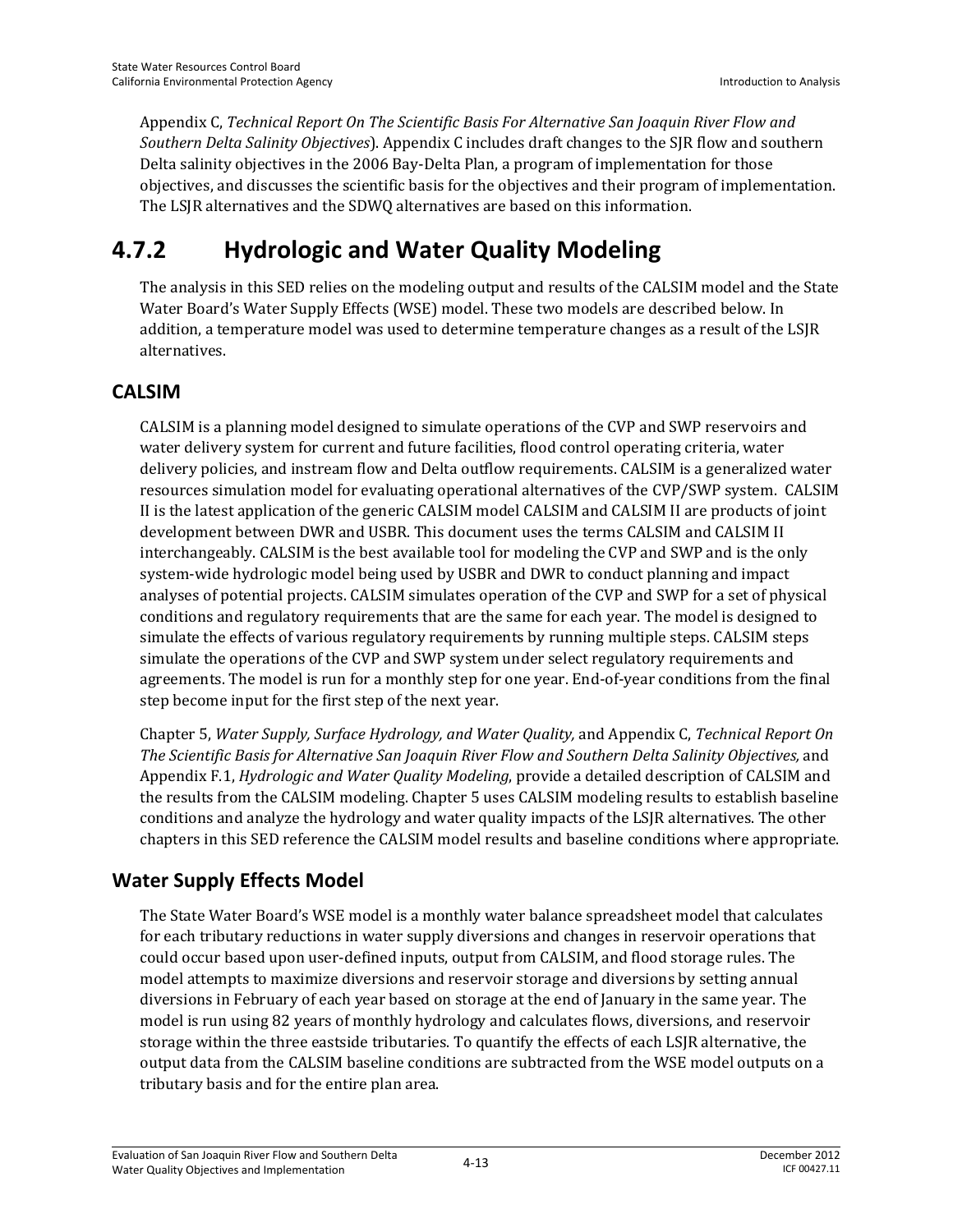Appendix F.1, *Hydrologic and Water Quality Modeling*, provides a detailed description of the WSE model and the results from the modeling. Chapter 5, *Water Supply, Surface Hydrology, and Water Quality*, also describes WSE and uses the modeling results to establish baseline conditions and analyze LSJR surface water, surface hydrology and water quality impacts. Additional chapters, such as Chapter 7, *Aquatic Resources*, Chapter 8, *Terrestrial Biological Resources*, Chapter 10, *Recreational Resources and Visual Quality*, Chapter 11, *Agricultural Resources*, and Chapter 13, *Service Providers*, use the WSE-predicted river flows and diversion modifications to evaluate impacts on aquatic resources, agricultural resources, and service providers, respectively.

#### **Temperature Model**

To model effects on temperature in the LSJR and three eastside tributaries, the State Water Board modified the SJR Basin-Wide Water Temperature Model (temperature model), a model using the Hydrologic Water Quality Modeling System (HWMS-HEC5Q), a graphical user interface that employs the U.S. Army Corps of Engineers (USACE) Hydrologic Engineering Center (HEC) flow and water quality simulation model, HEC-5Q. The SJR temperature model was developed by a group of consultants between 2003 and 2008 through a series of CALFED Bay-Delta Program contracts that included peer review and refinement. Calibration data was used to accurately simulate temperatures for a range of reservoir operations, river flows, and meteorology. To determine effects of the LSJR alternatives, the model was run with CALSIM baseline results and WSE model results, and the resulting temperatures were compared at key locations along each tributary.

Appendix F.1, *Hydrologic and Water Quality Modeling*, provides a detailed description of the temperature model and the modeling results. Chapter 5, *Water Supply, Surface Hydrology, and Water Quality*, also provides a description and uses modeling results to establish baseline conditions and analyze the LSJR surface water, surface hydrology and water quality impacts. Other chapters use the temperature model results. For example, Chapter 5, *Water Supply, Surface Hydrology, and Water Quality*, describes the results and uses them to document the relative change in temperature under the alternatives compared to baseline conditions, and Chapter 7, *Aquatic Resources*, uses the results to evaluate impacts on aquatic resources.

## **4.7.3 Agricultural and Economic Modeling**

WSE model results predict changes in the amount of surface water diverted. These changes are used in the Statewide Agricultural Production (SWAP) model to estimate agricultural production and revenues for each of the LSJR alternatives. The SWAP model was selected to estimate the agricultural production (crop acreages) and revenues (total production value) associated with the surface water diversions under the LSJR alternatives and baseline conditions. SWAP is an agricultural production model that simulates the decisions of farmers at a regional level based on principles of economic optimization. The model assumes that farmers maximize profit (revenue minus costs) subject to resource, technical, and market constraints. The model selects those crops, water supplies, and irrigation technology that maximize profit subject to these equations and constraints. The model accounts for land and water availability constraints given a set of factors for production prices and calibrates exactly to observed yearly values of land, labor, water, and supplies use for each region.

The results of SWAP were then used as inputs for the Impact Analysis for Planning model (IMPLAN). IMPLAN is an input-output multiplier model and considers interrelationships among sectors and institutions in the regional economy. Production in the different economic sectors is simulated in